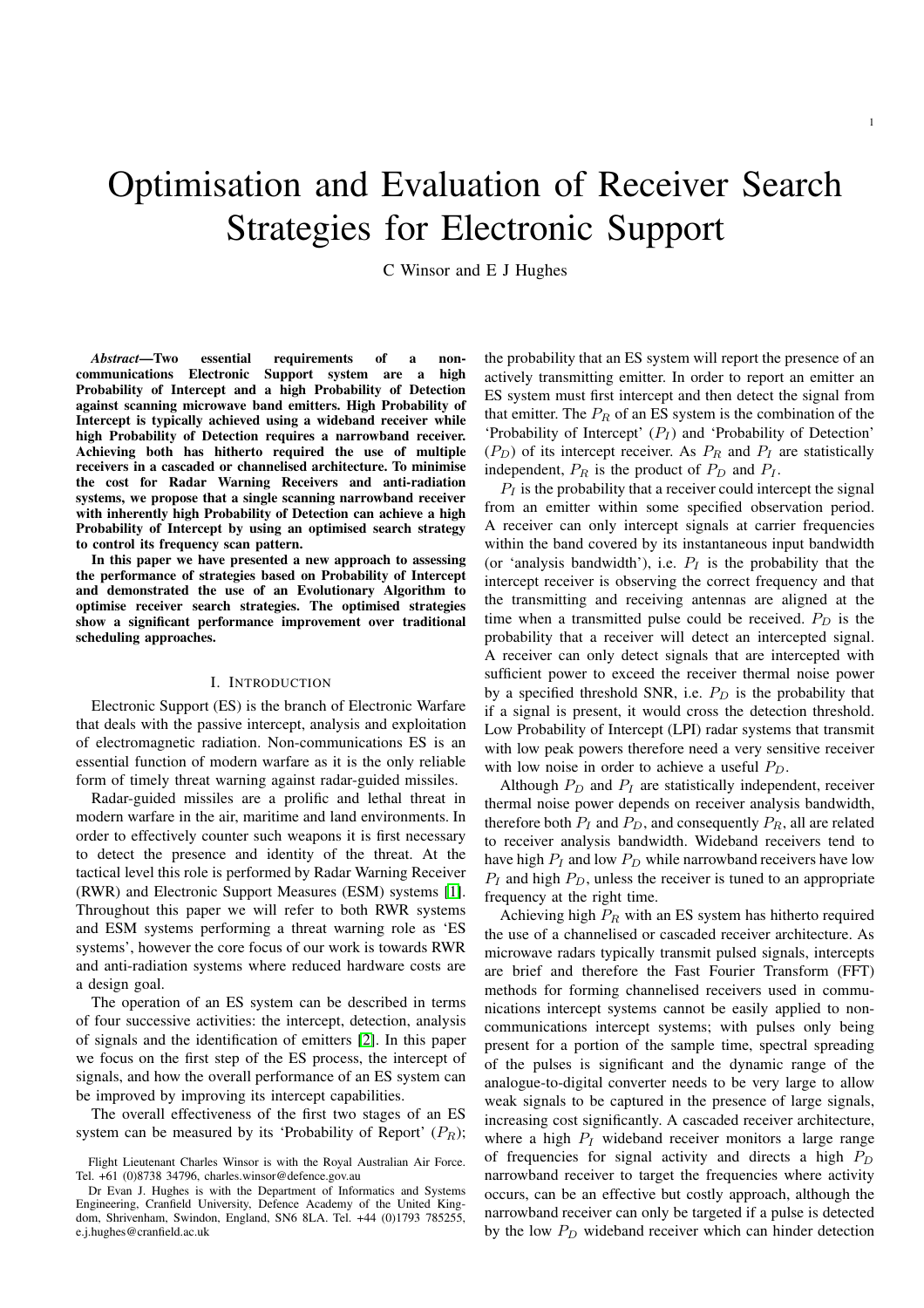## of LPI radars.

We propose that high  $P_R$  can be achieved using a single narrowband receiver with inherently high  $P_D$  by increasing its nominally low  $P_I$  using an optimised receiver search strategy. The high  $P_D$  narrowband receiver we examine is the Scanning Super-Heterodyne (SSH) receiver; we propose the use of an Evolutionary Algorithm (EA) to optimise a search strategy to maximise receiver  $P<sub>I</sub>$  against a set of emitters with *a priori* known parameters. Adaptive receiver architectures that modify their schedule based on the parameters of detected pulses (e.g. predicting PRI and modifying the schedule to be observing the predicted frequency at an appropriate time in the future) can also be enhanced as having an optimal initial search strategy can improve the  $P_I$  of initial detections.

A SSH receiver typically divides its coverage band (in this case the 2-18 GHz microwave band) into a number of adjacent 'channels', each with a bandwidth matching the receiver analysis bandwidth. The default frequency scanning behaviour of such a receiver is to step its analysis bandwidth through these channels at a constant rate; we call this behaviour a 'repeating sweep' of the microwave band. The time required to complete a single scan through the coverage band is called the 'receiver scan period'; in a step-tuned receiver the time spent tuned to each channel before stepping to the next channel is called the 'receiver dwell time'.

A receiver search strategy controls the tuning of the receiver analysis bandwidth such that it scans the microwave band in a deliberate, pre-defined pattern rather than simply sweeping through the band in a repeating pattern. A steptuned SSH receiver using a receiver search strategy should have a higher  $P_I$  against its emitters of interest compared to the same receiver performing a repeating sweep through the microwave band. As a result, such a receiver would be capable of simultaneously achieving both high  $P_I$  and  $P_D$ , and thus high overall  $P_R$ , and would be very well-suited to ES applications. The design of good strategies is a difficult optimisation problem; in this paper we will demonstrate that Evolutionary Algorithm optimisation techniques are suitable for optimising receiver search strategies.

From the perspective of a target, such as an ES platform, a search radar appears to be active for a short time while its beam is pointing at the intercept antenna and inactive while its beam is pointed elsewhere. This pattern of illumination and non-illumination by a search radar repeats with a period equal to the 'emitter scan period'. The scanning emitter intercept problem is therefore one of being tuned to the right frequency at the right time.

Track radars, as well as target illumination radars and active missile seekers, do not scan their beams in a periodic pattern but instead dwell continuously upon their target, appearing to an ES system as a near-continuous illuminator. Such emitters should be intercepted whenever the receiver is tuned to the right frequency; non-scanning emitters are therefore trivial to intercept and are not addressed in this paper.

The unpredictable nature of multi-function systems that electronically scan their beams and can interleave tracking and surveillance dwells is beginning to make systems that rely on on-the-fly scheduling to predict the arrival of the next

pulse more difficult to operate and therefore 'blind' scanning systems will soon become as effective. Clarkson demonstrates in [\[3\]](#page-7-2) that it is not possible to design a deterministic receiver search strategy with superior performance to a search strategy using a random pattern of frequency selection against emitters with unknown parameters. A receiver search strategy can only improve receiver intercept performance if it is first optimised against a specific target set of emitters with *a priori* known parameters, however currently in theatre, there are many emitters which do exhibit regular behaviour patterns and therefore schedule optimisation can be very effective.

# II. EXISTING METHODS

# *A. Receiver Effectiveness Evaluation*

An intercept will occur whenever the emitter antenna beam is directed towards the intercept antenna and the intercept receiver is tuned to the transmission frequency of the emitter for a period of time that exceeds some minimum coincidence duration condition.

Self & Smith [\[4\]](#page-7-3) use the earlier work on 'window function' coincidence in [\[5\]](#page-7-4) to describe radar signal intercept conditions and the modelling of radar signal intercept as the coincidence of periodic binary pulse trains. The receiver measure of effectiveness examined in [\[4\]](#page-7-3) is not  $P<sub>I</sub>$  but 'intercept time'. Intercept time is defined by [\[4\]](#page-7-3) as, "that time required to achieve a given probability of intercept". Given that  $P_I$  is defined over some observation period, the approach taken in [\[4\]](#page-7-3) arbitrarily sets  $P_I$  to some value then evaluates what length of observation period is required to achieve this  $P_I$ . This approach is common to most of the literature published on ES receiver search strategy optimisation.

Kelly, Perkins & Noone [\[6\]](#page-7-5) introduce and address the problem of 'pulse train synchronisation', where under certain conditions two or more window functions may never coincide in time. They conclude that adding certain quantities of 'jitter' (small variations in the period of a pulse train) to the ES system window functions will minimise synchronisation problems.

Clarkson [\[7\]](#page-7-6) builds on the earlier work in [\[4\]](#page-7-3) by considering  $P_I$  prediction as well as intercept time prediction. The approach in [\[7\]](#page-7-6) is still, however, constrained to only working with strictly periodic window functions. In [\[8\]](#page-7-7) Clarkson identifies that predicting intercept time requires *a priori* knowledge of the phase shift between window functions; if the phase shift is unknown then intercept time cannot be meaningfully predicted. In a real world intercept scenario the phase shift between emitter and receiver window functions is unknown. He asserts that in such cases only  $P_I$  can be meaningfully predicted.

# *B. Receiver Search Strategy Optimisation*

The key concept introduced by Clarkson in [\[8\]](#page-7-7) is that of receiver search strategy optimisation. His paper constrains its attempts at strategy optimisation to scenarios where the receiver is expected to intercept a number of emitters of interest, with *a priori* known parameters, and all these emitters are circularly-scanned radars. The measure of optimality used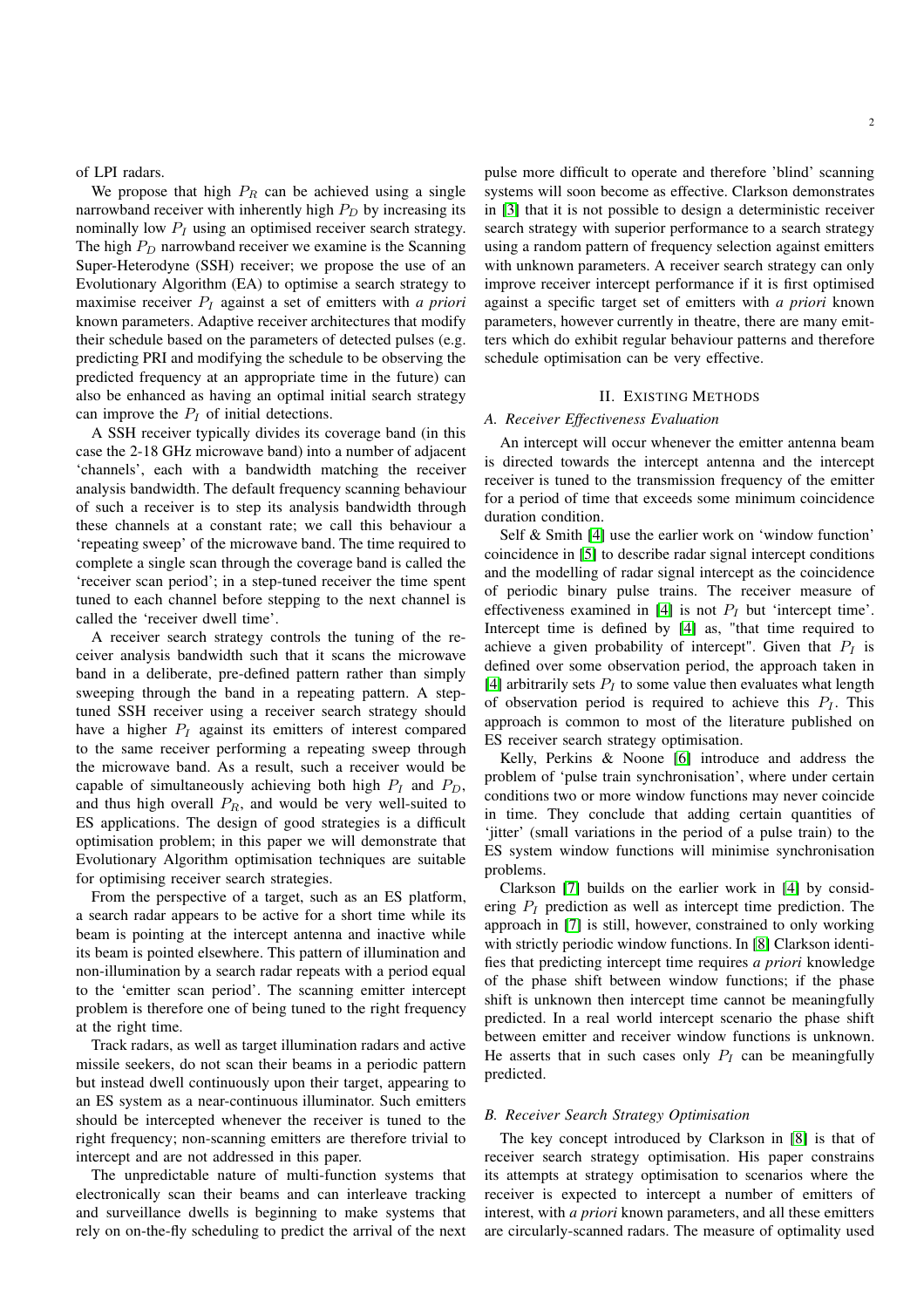in the paper is stated as, "to minimise the maximum intercept time of all the emitters on the threat emitter list". The optimisation process employed is a simple 'random-search' process.

A receiver search strategy can be defined in terms of three parameters: its dwell sequence, dwell time and scan period. Dwell time can be equal for all dwells or specific to each individual dwell in the sequence. Scan period is the sum of all dwell times for the dwell sequence. Clarkson's optimisation method only optimises the scan period of the strategy; the dwell time is equal for all dwells and the dwell sequence is not modified, thus the search strategy is only a minor refinement to the default SSH receiver tuning behaviour: the repeating sweep of the microwave band. The only significant advantage gained by using the rudimentary adjustments to the search strategy is the avoidance of the synchronisation problems discussed in earlier papers [\[6\]](#page-7-5).

Clarkson continues his optimisation attempts in [\[9\]](#page-7-8) where both receiver scan period and dwell time are varied by the random search optimiser. However, like his previously presented optimisation model, the approach does not vary the dwell sequence thus it only produces improved versions of the repeating sweep rather than a truly optimal strategy. Furthermore, all of Clarkson's optimisation methods use intercept time minimisation as their objective rather than  $P_I$ maximisation and are therefore not valid in the general case where the phase shift between emitter and receiver window functions is initially unknown.

## III. PROBABILITY OF INTERCEPT EVALUATION

# *A. Introduction*

In order to improve the intercept capability of an ES system against a set of emitters of interest we need a robust technique for measuring the effectiveness of the intercept receiver. This measure of effectiveness can then be used as the 'objective' in our search strategy optimisation process.

All of the reviewed papers published on radar signal intercept and receiver search strategy optimisation use intercept time as their measure of receiver effectiveness. Only one of these papers also uses  $P_I$  as an alternative measure of effectiveness [\[7\]](#page-7-6) and its method of  $P<sub>I</sub>$  evaluation is highly dependent on the intercept time prediction model.

Two key requirements of the intercept time prediction model originally presented in [\[4\]](#page-7-3) and used by subsequent authors are:

- *a priori* knowledge of the phase shift between window functions (derived from the emitter antenna orientation at the commencement of the receiver scan period), and
- strict periodicity of the emitter and receiver window functions throughout the observation period.

In a real world intercept scenario the initial emitter antenna orientation is unknown; this is mathematically modelled by adding a phase shift to one or more of the window functions. The value of this phase shift is a continuous random variable between  $0^{\circ}$  and  $360^{\circ}$ . In the original intercept time prediction work [\[4\]](#page-7-3) it was acknowledged that the phase shift between window functions was realistically unknown and a Monte Carlo approach was applied to produce results for the

general case. Subsequent work on intercept time prediction [\[8\]](#page-7-7), [\[3\]](#page-7-2), [\[9\]](#page-7-8), [\[7\]](#page-7-6) assumes that *a priori* knowledge of the phase shift between window functions is available. This assumption is unrealistic and detracts from the general validity of the intercept time predictions presented in the reviewed papers. The original mathematical model for evaluating pulse train coincidences [\[5\]](#page-7-4) was based on strictly periodic pulse trains and this requirement has persisted through to the most recent published work in this area.

In order to measure and thus optimise the effectiveness of practical intercept receivers, we need an alternative optimisation criteria that overcomes the limitations of existing intercept time based methods. We have developed a method that uses a novel approach of cross-correlation to perform a general case evaluation of  $P_I$  over all possible values of phase shift between window functions for a given observation period. Our method is based on the window function model of [\[4\]](#page-7-3), but remains applicable even when the initial emitter antenna orientations are unknown and also when the emitter and receiver schedules are not repetitive within the observation time. As we are no longer limited by a requirement for strict periodicity of window functions the receiver search strategy is no longer constrained to a repetitive sweep of the microwave band and we are free to vary the receiver dwell sequence and thus truly optimise the search strategy.

## *B. Method*

Each test emitter passed to the optimiser is defined in terms of three parameters: RF, scan rate and beam width. These parameters are contained within the test Emitter Parameter List (EPL) we have created for our experiments. Our test EPL is provided for reference in the Appendix. The emitters in our test EPL are loosely based on open-source parameters for some real world civil and military air and surface search radars, adjusted where necessary to ensure a diverse test set.

Figure [1](#page-3-0) shows a simplified set of window functions for a scanning surveillance radar being observed by an ES system with a scanning observation antenna. The plot is for one frequency that is used by the surveillance radar.

Our assessment criteria is capable of evaluating systems with as many window functions as necessary. In a common case, 4 window functions may be employed (emitter spatial, emitter frequency, receiver spatial and receiver frequency) and would be beyond the capabilities of earlier assessment approaches [\[7\]](#page-7-6) to evaluate.

Instead of just multiplying the time-domain window functions to produce a time-domain coincidence function (valid only for a single possible phase shift of the antenna scans) as presented in [\[4\]](#page-7-3), we *cross-correlate* the window functions to produce a *Phase Domain* coincidence function. This technique 'slides' the respective emitter and receiver window functions across one another in the time domain, counts the number of coincidences at each time/phase offset and outputs a coincidence function in the phase domain. An example of such a correlation function is shown in Figure [2,](#page-3-1) however the time offset of each scanning pattern is plotted rather than phase so that the cyclic nature of the problem is visible.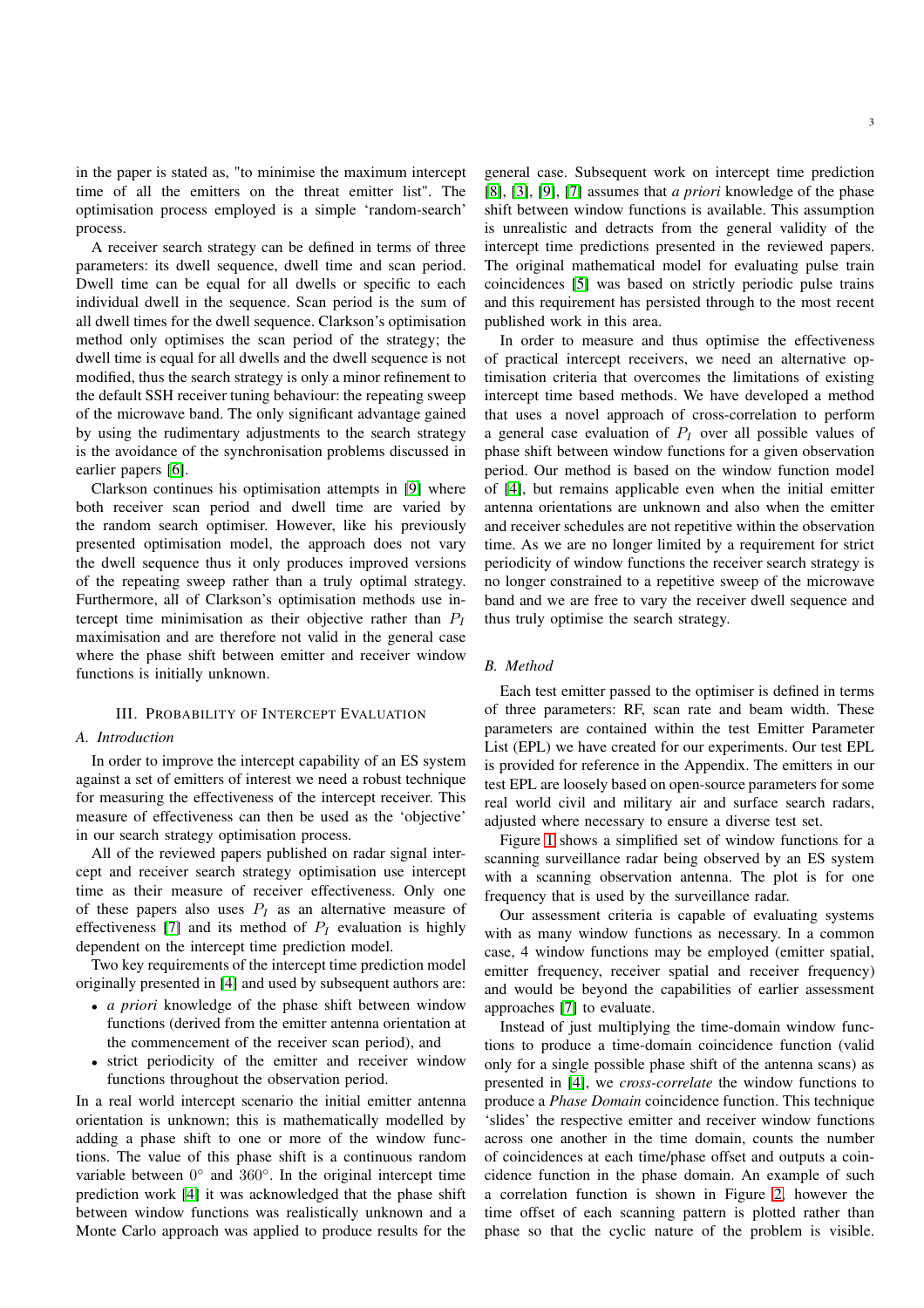

<span id="page-3-0"></span>Figure 1. Example window functions for a surveillance radar rotating at 20rpm (upper plot) against an ES system with a scan antenna rotating at 120rpm (middle plot) and a non-periodic receiver dwell schedule for the one frequency channel corresponding to the emitter transmissions (lower plot). The x-axis represents a 10 second observation time and the y-axis represents whether a detection is possible at a given time or not.



<span id="page-3-1"></span>Figure 2. Single emitter, single frequency Binary plot for  $R(i, k) > 0$  for time offsets of the emitter and receiving antenna scan patterns that cover thhe full observation period, therefore showing the cyclic nature of the scans on the correlation process. The figure is white where there is at least one coincidence in all of the window functions at the time offsets indicated by the x and  $y$ axes and black if no coincidence would occur.  $P_I$  for the emitter is given by the percentage of white in the figure.

The correlation of the four window functions may be further simplified by recognising that a frequency-hopping emitter may be represented as a set of time-correlated single frequency emitters.

The process of assessing  $P_I$  may be described mathemati-cally by [\(1\)](#page-3-2), where  $P_I$  is the aggregate probability of intercept of the emitters in the EPL and is the quantity to be maximised by the optimiser,  $P_{I_e}$  is the Probability of intercept of emitter  $e$ ,  $W_e$  is a weighting that allows the priority of emitter  $e$ to be adjusted (normally  $W_e = 1$ ),  $N_E$  is the total number of emitters in the EPL,  $R_{e_f}(j,k)$  is the correlation count of

the number of times that the windows overlap for emitter  $e$ in frequency band f when the scan pattern of the observed emitter is offset by  $j$  receiver dwell periods and the scan pattern of our receiving antenna is offset by  $k$  receiver dwell periods,  $N_{F_e}$  is the total number of frequency channels used by emitter  $e$ ,  $N_{A_e}$  is the total number of receiver dwell periods within one scan of emitter  $e$ ,  $N_B$  is the total number of receiver dwell periods within one scan of our receiving antenna,  $N<sub>S</sub>$  is the total number of dwell periods in the observation period of interest,  $A_{e_{f_i}}(j)$  is the binary value of the window function for emitter  $e$  for transmission frequency  $f$  at receiver dwell period i with a time offset of j receiver dwell periods,  $B_i(k)$ is the binary value of the window function for the scanning receive antenna at receiver dwell period  $i$  and offset by  $k$ receiver dwell periods and  $\mathcal{C}_{f_i}$  is the binary value of the window function for our receiver frequency dwell schedule for emitter frequency  $f$  at receiver dwell period  $i$ .

<span id="page-3-2"></span>
$$
P_I = \frac{\sum_{e=1}^{N_E} W_e P_{I_e}}{\sum_{q=1}^{N_E} W_q}
$$
 (1)

where

$$
P_{I_e} = \frac{\sum_{j=1}^{N_{A_e}} \sum_{k=1}^{N_B} \left( \left( \sum_{f=1}^{N_{Fe}} R_{e_f}(j, k) \right) > 0 \right)}{N_{A_e} N_B}
$$

and

$$
R_{e_f}(j,k) = \sum_{i=1}^{N_S} \mathcal{A}_{e_{f_i}}(j) \mathcal{B}_i(k) \mathcal{C}_{f_i}
$$

The phase/time domain coincidence function,  $R_{e_f}(j, k, \cdot)$ represents the number of coincidences that occur for each quantised phase/time shift. The minimum receiver dwell time and therefore the phase quantisation resolution is set to the required minimum coincidence duration condition which is determined by the PRI of the slowest-pulsing radar in the EPL set (time to capture 3 pulses at the longest PRI for example), thus ensuring that all intercepts counted by the cross-correlation operation satisfy all the requirements for a valid intercept. For the EPL in this paper, a minimum dwell time of 10ms is appropriate.

# IV. EVOLUTIONARY ALGORITHMS

Evolutionary Algorithms (EAs) are optimisers which use an approach inspired by the natural phenomenon of biological evolution [\[10\]](#page-7-9) and directly exploit the Darwinian concept of 'survival of the fittest' where the best specimens of a species live long and produce many offspring while the weaker members of the population die young and have few or no offspring.

In the context of mathematical optimisation, each member of a population is a potential solution to the optimisation problem, which in this paper is a receiver search strategy. The 'fitness' (quality) of each population member is measured by an 'objective function', which in this paper is the overall  $P_I$  of the ES system against the emitters of interest, evaluated using the technique described earlier.

EA optimisation is an iterative process with each iteration representing one 'generation'. Each generation should comprise members that are generally fitter than their predecessors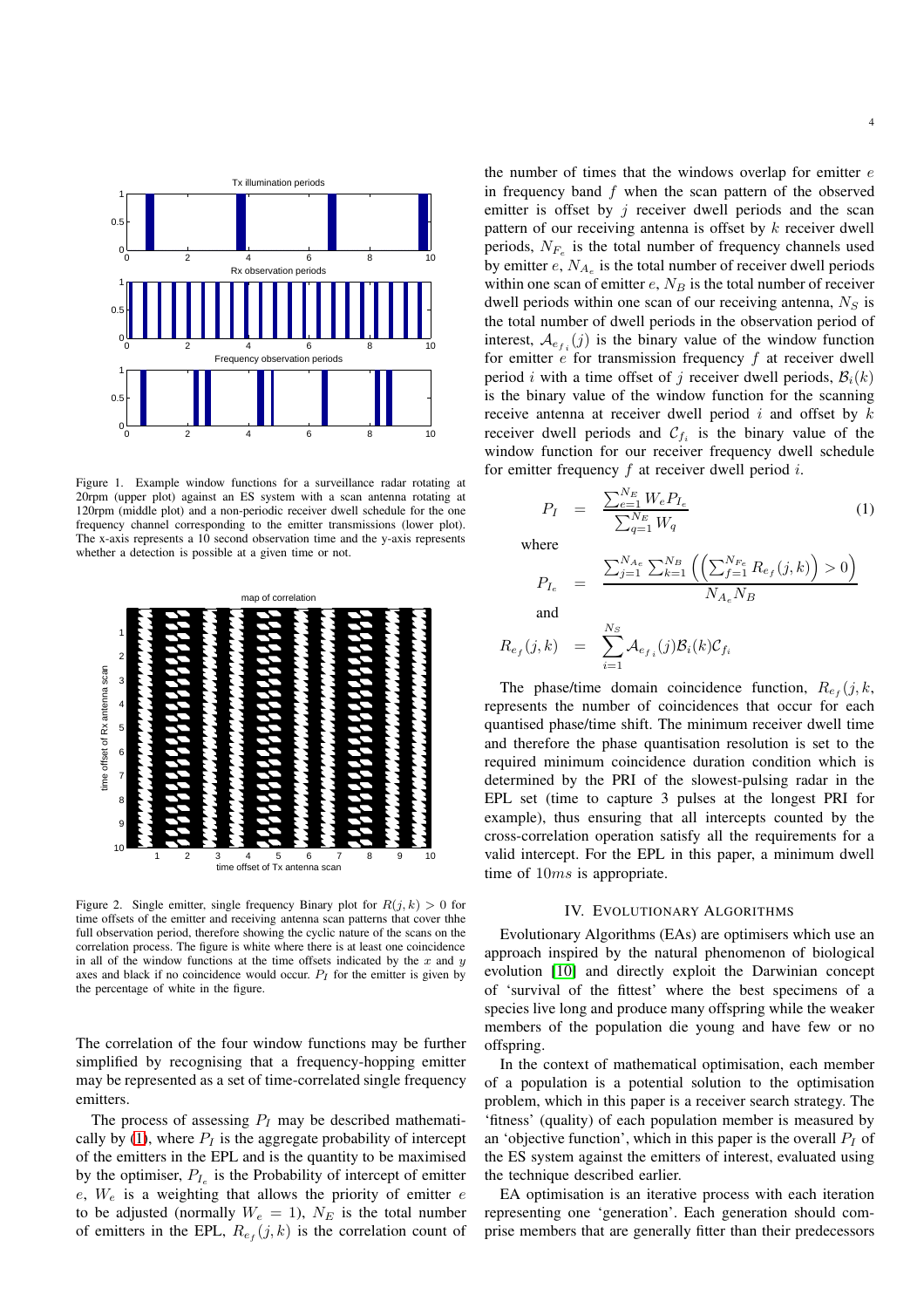as a result of selective breeding and replacement. As the population becomes fitter as a whole, the individual members will begin to appear very similar to one another until the population eventually converges to an optimal solution.

We found that the best results were obtained using a 'Genetic Algorithm' (GA) [\[11\]](#page-7-10). In the terminology of the GA, each population member is called a 'chromosome' which comprises a number of individual 'genes'. In this paper, a chromosome represents the dwell sequence of a receiver search strategy and each gene represents the frequency channel number to which the receiver is tuned during each dwell. The GA is very well suited to operation with an integer chromosome.

The optimisation process performed by the GA can be described by [\[10\]](#page-7-9):

- 1) Generate an initial population of random chromosomes,
- 2) evaluate the fitness  $(P_I)$  of each member of the population,
- 3) select a subset of the population to be allowed to 'reproduce',
- 4) combine the selected subset of 'parents' into 'offspring',
- 5) introduce some 'mutations' (changes) into the new offspring,
- 6) select a subset of the population to replace with the new offspring (worst 90% of parents replaced with best 90% of offspring),
- 7) repeat from step 2 for a given number of generations.

# V. EXPERIMENTAL DESIGN

In this paper, we present the common scenario of a multiport antenna system that provides omni-directional coverage coupled with a scanning SSH receiver intercepting circularlyscanned emitters, which requires only three window functions to model; emitter spatial, emitter frequency and receiver dwell. For simplicity, the 10 emitters we have modelled for the experiments in this paper are assumed to be non-frequencyagile and thus operate at a fixed RF at all times.

The emitters in our test EPL have a variety of scan rates between 3 and 15 rpm. The slowest-rotating emitter in the EPL has a scan rate of 3 rpm, representing the slowest-rotating search radars typically encountered during ES operations [\[2\]](#page-7-1) and will set the minimum observation time,  $T_{obs}$ , to 20 seconds for our example.

The ES system we model uses a step-tuned 250 MHz SSH receiver. This receiver operates over a coverage band of 2- 18 GHz in order to provide intercept capability against all microwave band pulsed radars. The coverage band is divided into 64 adjacent channels each of 250 MHz bandwidth to match to the receiver analysis bandwidth.

The chromosome used in our experiments is a discrete integer representation of the receiver search strategy dwell sequence. Each chromosome is a vector of integer genes; each gene represents a single receiver dwell. The integer value of each gene represents the channel number to which the receiver analysis bandwidth is tuned during that dwell. Thus any pattern of frequency scanning can be created; no hitherto published literature on receiver search strategy optimisation has allowed the optimiser to manipulate the strategy dwell sequence to such a high degree.

The number of genes within each chromosome is determined by the observation period to dwell time ratio, and is shown in [\(2\)](#page-4-0).

<span id="page-4-0"></span>
$$
N_S = \frac{T_{obs}}{t_{dwell}}\tag{2}
$$

where:  $N<sub>S</sub>$  is the number of receiver dwells performed during the observation period,  $T_{obs}$  is the receiver observation period in seconds and  $t_{dwell}$  is the receiver dwell time in seconds. Given that the optimised chromosome pattern is unlikely to repeat, the scan time  $(T_{scan})$  of the evolved schedules are likely to equal the observation time (i.e.  $T_{scan} = T_{obs}$ ). In contrast, if a repeating sweep schedule is employed, there may be multiple receiver scan periods during the observation time (i.e.  $T_{scan} < T_{obs}$ ).

For example, for a 60s observation period with a 10ms frequency dwell time, 6000 integer genes would be used to form each chromosome. We designed our GA to use a population of 50 chromosomes and found that it requires approximately 100 generations to converge to a useful degree. It is anticipated that the schedule will be optimised pre-mission and therefore although optimisation using a GA is not fast, sufficient optimisation time is available.

The range of gene values between 1 and 10 inclusive represents the ten channels within which the ten test emitters may be intercepted in. An extra channel ('channel 0') represents the other 54 receiver channels in which we do not expect to intercept an emitter from the test EPL. Our receiver search strategies are optimised to improve receiver  $P_I$  against a specific set of target emitters only; dwells upon any channels other than those where we expect to intercept target emitters will not increase  $P_I$ . If the receiver is dwelling on one of those other channels it is not searching for an emitter of interest and thus in the context of our experiments the actual channel it is dwelling on is irrelevant, hence the combination of all those other channels into a generic channel 0.

Note that a practical ES system would typically not want to totally abandon all intercept capability against emitters not in its EPL, so it is important that the receiver spends at least some time dwelling on these other channels. This need could be addressed by interleaving our optimised search strategies with a repeating sweep. An optimisation constraint can be added that ensures that some minimum proportion of each scan period was spent dwelling on channel 0; however, we have not enforced a minimum level in this work.

# VI. EXPERIMENT RESULTS

In our experiments the optimiser acts upon the strategy dwell sequence only. Dwell time is equal for all dwells and is fixed within each experiment; observation period is also fixed in each experiment. A total of six experiments were conducted, each with a different pair of dwell and observation times:

- Experiment 1:  $T_{obs} = 20s$ ,  $t_{dwell} = 100ms$ ;
- Experiment 2:  $T_{obs} = 20s$ ,  $t_{dwell} = 50ms$ ;
- Experiment 3:  $T_{obs} = 20s$ ,  $t_{dwell} = 10ms$ ;
- Experiment 4:  $T_{obs} = 40s$ ,  $t_{dwell} = 10ms$ ;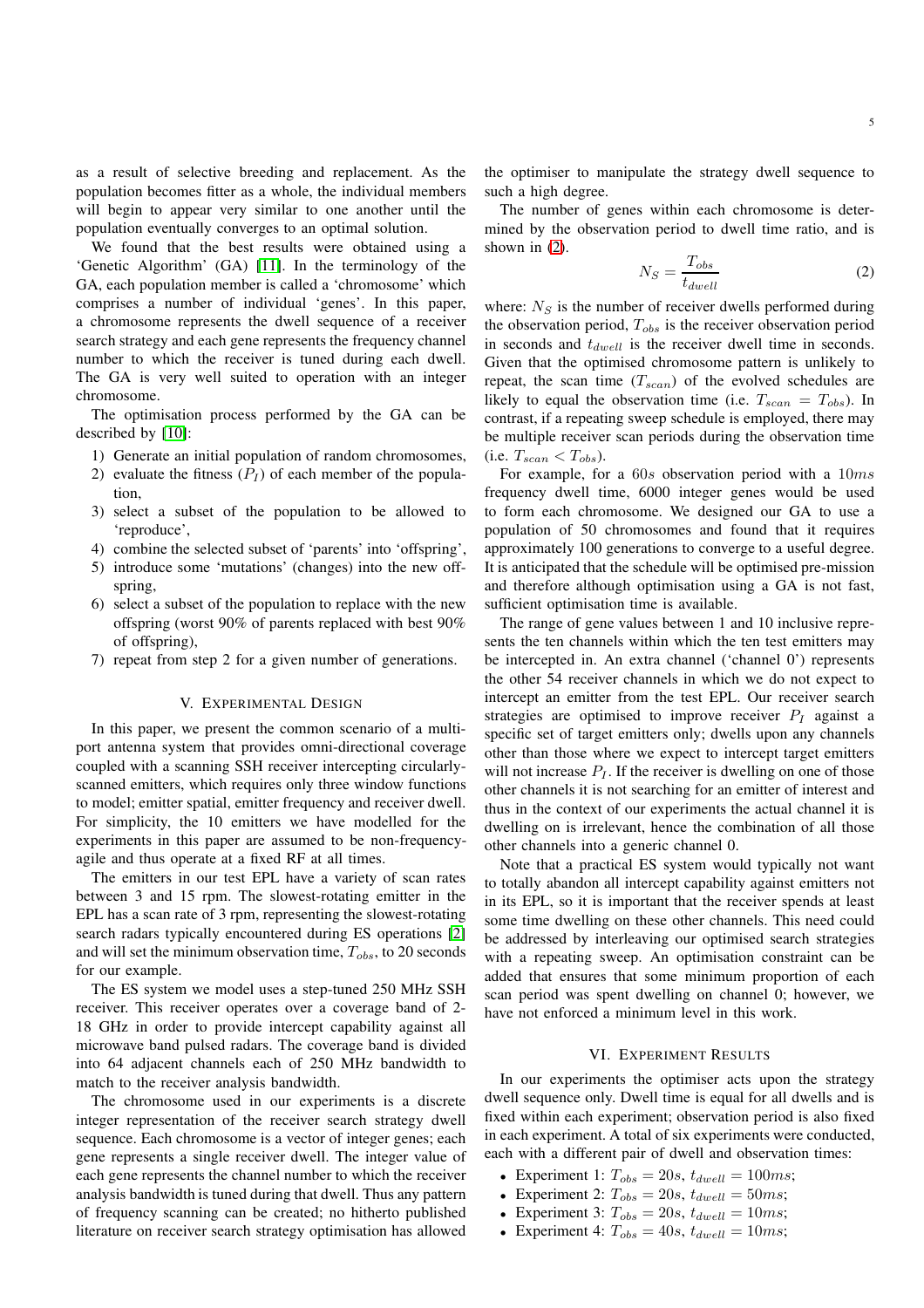

<span id="page-5-0"></span>Figure 3. Fragment of band sweep reference dwell sequence for the 10 frequencies used by emitters in the test EPL. 100 dwell periods are shown, each of 10ms, giving a total 1 second section of the observation period.

- Experiment 5:  $T_{obs} = 60s$ ,  $t_{dwell} = 10ms$ ; and
- Experiment 6:  $T_{obs} = 120s$ ,  $t_{dwell} = 10ms$ .

In each experiment the EA was used to optimise a strategy dwell sequence to maximise  $P_I$  against the ten test emitters. Twenty independent trials of the optimiser were run for each experiment and the results were averaged over all trials to produce a single mean value of  $P_I$  for analysis.

In each experiment the optimised strategies were compared against two baselines: a repeating sweep of the microwave band and a repeating sweep of only those 10 channels in which we expect to intercept emitters. Both sweeps use the dwell time and observation period specified for the optimiser for each experiment however for the band sweep,  $T_{scan} = 640$ ms and for the channel sweep,  $T_{scan} = 100$ ms. The former (the 'band sweep') represents the realistic default behaviour of a SSH receiver, but is a poor comparison baseline in isolation as we expect its  $P<sub>I</sub>$  to be inherently low as it only spends 10 out of every 64 dwells tuned to a channel in which it can intercept an emitter. We expect the latter (the 'channel sweep') to have an inherently higher  $P_I$  as it spends all its dwells tuned to channels in which emitters may be intercepted; the channel sweep is effectively a non-optimised strategy and is a useful baseline to which we can compare our optimised strategies.

The first three experiments test dwell time variation for a constant scan period. The three values of dwell time which we test are 100ms, 50ms and 10ms. Observation time is held constant at 20s. The last three experiments are for variable observation period and constant dwell time. We test three values of observation period: 40s, 60s and 120s. Dwell time is constant at 10ms.

Figure [3](#page-5-0) shows a 1 second fragment of a receiver scan performing a band sweep (the 500ms to 1500ms section). Only the 10 channels that correspond to the emitters in the test EPL are shown and it is apparent that the receiver is tuned to other channels during most of its dwells. Figure [4](#page-5-1) shows the equivalent fragment for a receiver using a dwell sequence that has resulted from our optimisation process. It is clear



<span id="page-5-1"></span>Figure 4. Fragment of an optimised dwell sequence for the 10 frequencies used by emitters in the test EPL. 100 dwell periods are shown, each of 10ms, giving a total 1 second section of the observation period.



<span id="page-5-2"></span>Figure 5. Overall  $P_I$  Against All Test Emitters. These two plots illustrate the mean  $P_I$  achieved against all the emitters in the test EPL by the GA-optimised strategies (solid '\*') compared to the reference band sweep (dot-dash  $\sim$  ) and channel sweep (dashed  $\sqrt{\diamond}$ ) sequences.

that the schedule is far more complex than a repeating sweep. Figure [5](#page-5-2) shows the  $P_I$  results for each of the experiments. The figure comprises two plots of receiver performance versus an optimiser input parameter. The upper plot shows  $P_I$  versus variable  $t_{dwell}$  for fixed  $T_{obs} = 20s$ . The lower plot shows  $P_I$ versus variable  $T_{obs}$  for fixed  $t_{dwell} = 10ms$ .

# *A. GA-Optimised Strategy Performance*

Figure [5](#page-5-2) shows the GA-optimised strategy achieved the highest overall  $P_I$  in all six experiments. For dwell times of 50ms and 100ms the GA results were very similar with  $P_I$  having fallen from a peak at  $10ms$ . We expected this relationship between dwell time and  $P<sub>I</sub>$  as a short dwell time allows the receiver to cover the frequency band faster and the link between fast frequency scans and high  $P_I$  has been proposed previously [\[2\]](#page-7-1).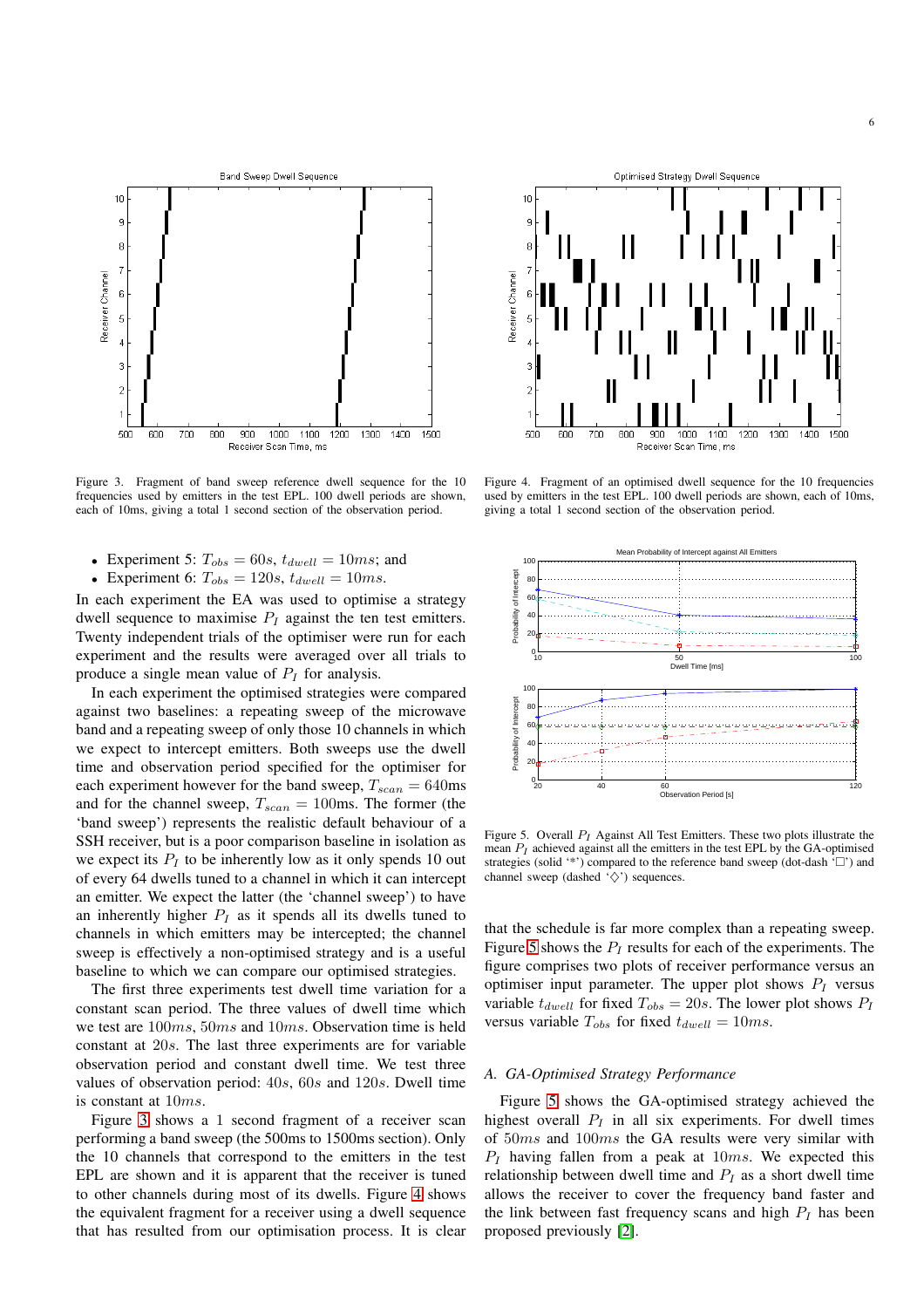As the observation period (and therefore GA chromosome length) was extended, the lower section of Figure [5](#page-5-2) shows the  $P_I$  achieved by the GA increased. We expected this relationship between observation period and  $P_I$  as a long observation period inherently allows for more intercept opportunities. The  $P<sub>I</sub>$  improvement demonstrated diminishing returns over successive observation period extensions, with  $P_I$  eventually reaching saturation close to 100%. Consider that  $P_I$  is calculated from the number of emitter/receiver window function phase shifts which result in at least one intercept: as the observation period increases, more intercept opportunities become available but it also becomes more likely that an intercept has already occurred during that scan. Only the first intercept of each scan contributes to  $P_I$  so any subsequent intercepts will not further improve  $P_I$ . Therefore, the  $P_I$  improvement gained by increasing observation period demonstrates diminishing returns.

Our results indicate that dwell time should be as short as feasible to maximise  $P_I$ , and that a compromise between high  $P_I$  and long observation period must be found. It should be noted that our technique for  $P_I$  evaluation does not allow us to determine at what time within the observation period an emitter is intercepted; remember the assertion in [\[8\]](#page-7-7) that intercept time can only be estimated for scenarios where the initial emitter antenna orientation is known to the receiver. There is therefore a degree of uncertainty in intercept time equal to the duration of the receiver observation period; in designing a search strategy we must balance  $P_I$  with intercept time uncertainty and set the observation period accordingly. For our experiments the best compromise choice of observation period appears to be 60s where  $P_I$  is 94.7%.

# *B. Repeating Sweep Performance*

The two types of repeating sweep we compared in our experiments, the band sweep and channel sweep, produced significantly different results, but both achieved lower  $P_I$  than the optimised strategies. However, for very long observation periods the band sweep did show signs of approaching a similar  $P_I$  to the optimised strategies.

Both sweeps demonstrated a similar relationship between  $P_I$  and dwell time to each other and the optimised strategies;  $P_I$  was similar for the 50ms and 100ms dwells but increased significantly when the dwell time was reduced to 10ms. Our results therefore support the hypothesis of [\[2\]](#page-7-1) that a SSH receiver achieves a higher  $P_I$  when its dwell time is short.

The  $P_I$  achieved by the channel sweep appears to be independent of observation period. We believe this interesting result is evidence of the synchronisation limit on receiver intercept capability proposed in [\[6\]](#page-7-5). Note that the synchronisation limit on the  $P_I$  of the channel sweep occurred because the observation periods used in our experiments were integer multiples of the sweep period of some emitters. If the dwell time or observation period were varied to avoid this condition then we would expect the channel sweep to demonstrate increasing  $P_I$  for increasing observation period in the same way as the band sweep. The avoidance of synchronisation by the variation of dwell time and/or observation period forms

the original basis of receiver search strategy optimisation [\[8\]](#page-7-7). Our optimised strategies are inherently immune to the synchronisation limit on  $P_I$  due to the internal aperiodicity of their dwell sequences.

# *C. Discussion*

In our experiments the channel sweep outperforms the band sweep in terms of overall  $P<sub>I</sub>$  for all values of dwell time and all values of observation period except 120s. This result is to be expected given that the channel sweep uses all its dwells to search for the emitters of interest while the band sweep spends a large proportion of its dwells tuned to channels within which we do not expect to intercept any emitters of interest.

The  $P_I$  achieved by the channel sweep was always inferior to that of the optimised strategies for each individual emitter of interest. However, the band sweep achieved comparable  $P_I$ to the optimised strategies for some specific emitters when the observation period was 120 seconds. The result suggests that a band sweep can be an effective search strategy over very long observation periods.

For a practical condition of 10ms receiver dwell and 60s observation period, the optimal strategy achieved  $P_I = 94.7\%$ while the channel sweep obtained  $P<sub>I</sub> = 58.0\%$  and band sweep obtained  $P_I = 46.7\%$ . Thus the optimal strategy is significantly superior to the sweeping approaches and  $P_R$  is now dominated by  $P_D$ , which for a SSH, is very high.

# VII. CONCLUSION

The results of our experiments demonstrated that the receiver search strategies produced by EA optimisers can significantly improve the intercept capabilities of a step-tuned SSH receiver. Our hypothesis that such a receiver using an optimised search strategy could achieve  $P_I$  far superior to that expected from a repeating sweep is supported by our experimental results. We have thus demonstrated how a SSH receiver with inherently high  $P_D$  can achieve a similarly high  $P_I$ , therefore overcoming the historic compromise between these two factors of receiver  $P_R$ . As a result of our work it should be possible to design future ES systems capable of achieving high  $P_R$  with a single receiver, thus avoiding the hardware costs associated with the cascaded or channelised architectures normally required to achieve high  $P_R$  in a radar ES system.

As part of our work on receiver search strategy optimisation we have developed a novel technique for the quantitative evaluation of  $P_I$  that builds on the established method of modelling radar signal intercept using the coincidence of window functions. Our approach uses the cross-correlation of window functions to determine the phase-independent aggregate  $P_I$  of a scanning receiver against a set of scanning emitters. Our technique provides an alternative to the hitherto published approaches which rely upon strict periodicity in the emitter and receiver scan behaviour and *a priori* knowledge of realistically unknown intercept scenario initial conditions.